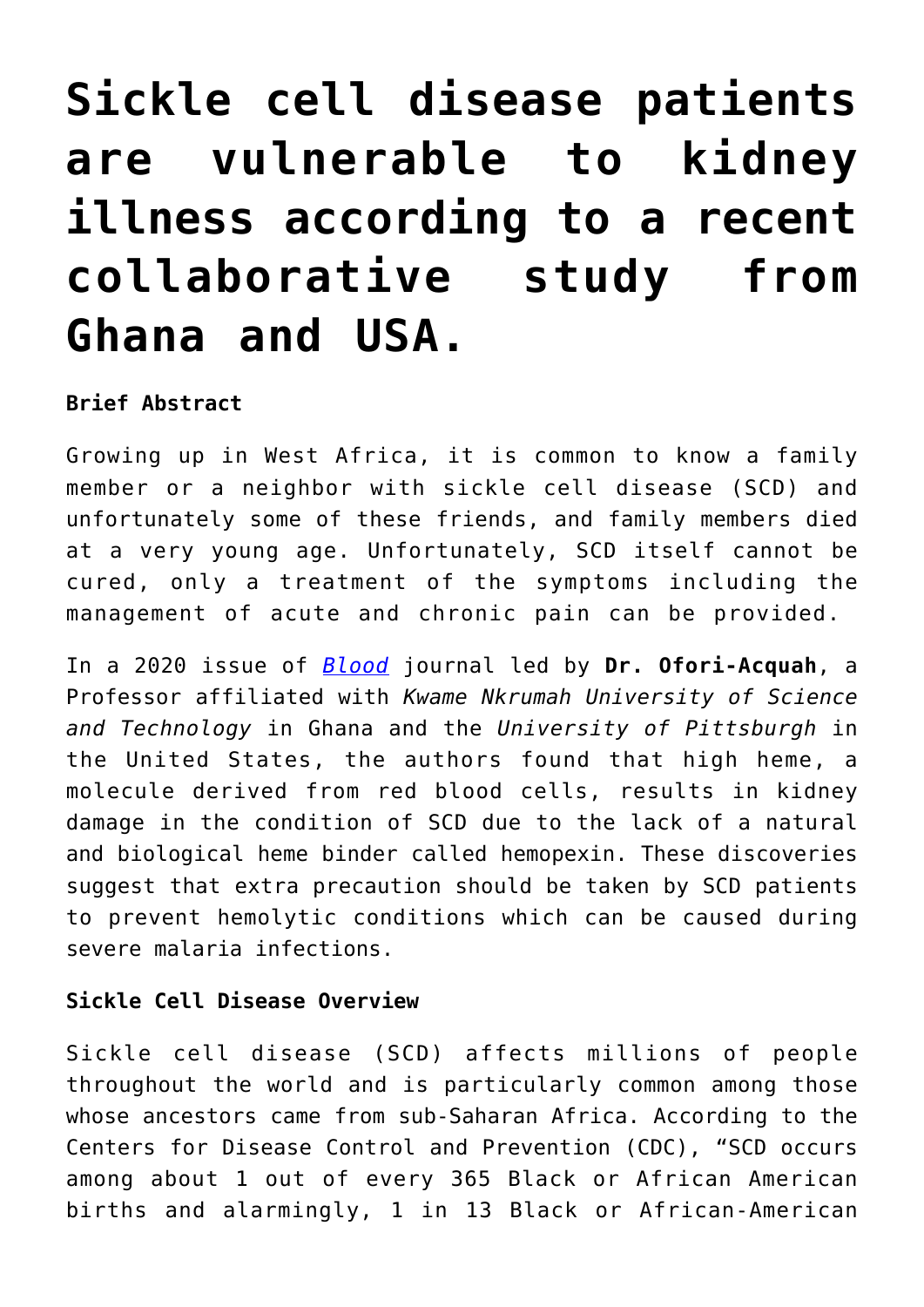babies is born with sickle cell trait (SCT)" suggesting a genetic susceptibility of African descents on SCD.

Scientific progress has contributed to drop the SCD-related death among Black or African American children younger than 4 years of age by 42% from 1999 through 2002 in the United States coinciding with the introduction in 2000 of [a vaccine](https://pubmed.ncbi.nlm.nih.gov/19028391/) [that protects against invasive pneumococcal disease](https://pubmed.ncbi.nlm.nih.gov/19028391/). This data suggested that environmental factors such as infection diseases represent a key factor in exacerbating the disease outcome.

Sixty five percent of people carrying sickle cell mutation live in in sub-Saharan Africa (west and central Africa). Unfortunately, sub-Saharan Africa is also the region where the prevalence of hemolytic infection diseases such as malaria is elevated. Resulting from the precedent elements cited in addition to the lack of adequate treatment, the childhood survival for SCD in Africa is 10% compared to a 99% and 94% in UK and USA respectively.

Therefore, it is critical to study and isolate the environmental factors involved in the severity of SCD. Dr. Ofori-Acquah and colleagues studied whether environmental factor which could result in heme increase through hemolysis could dramatically change the disease outcome of SCD patients.

## **Therapeutic targeting of extracellular heme to prevent kidney damage in SCD patients**

It is known that the lysis of red blood cells, a phenomenon frequent in SCD patients, generates hemoglobin which can be converted to heme through biological process called "autooxidation to ferric hemoglobin". In healthy person, the presence of heme in the blood is sequestered by a molecule called Hemopexin with the goal to prevent heme toxicity.

Dr. Ofori-Acquah and colleagues studies highlight a critical role of increase heme in blood in kidney injury. They found that SCD patients have a reduced